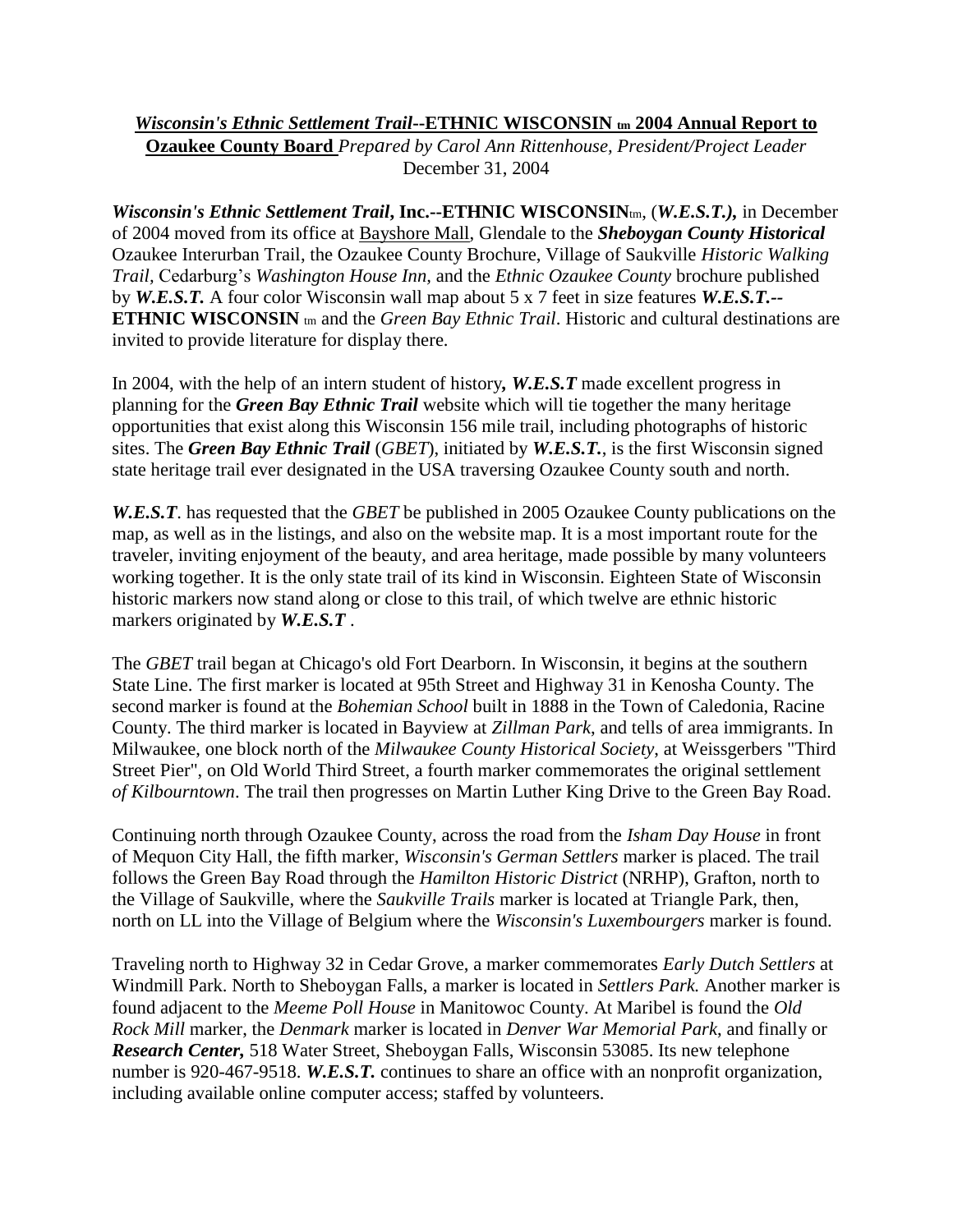*W.E.S.T.* is a member of the **Ozaukee Tourism Council,** and **Visit Milwaukee**, and is active in **Sheboygan County** and **Plymouth Chambers of Commerce.** Area Chambers of Commerce are listed on its website, now at www.ethnicwisconsin.org with local contact information.

This year, (and again planned for 2005), another issue of the state *Wisconsin Heritage Traveler*  including the *W.E.S.T. heritage tourism* project was (and will be) published. In this four-color magazine, *W.E.S.T***.** is described on two pages naming several locations in Ozaukee County. It is included in a full page heritage map of the state.

*W.E.S.T.* was a participant in the Wisconsin Department of Tourism booth in March of 2004 at the *Governor's Conference on Tourism* held in Green Bay, and in 2005 will be a participant at the *Monona Terrace* in Madison.

In December, *W.E.S.T.,* for the eleventh year, was a sponsor and participant at the *Nonprofit Celebration of Diversity* now held at the *Italian Community Center* in Milwaukee. Organized by the Nonprofit Center of Milwaukee, the celebration was attended by many ethnic groups; and included ethnic dancing, music, foods and gifts.

The *W.E.S.T. Heritage Tourism Center* display at the National Landmark *Historic Turner Hall* and Restaurant, across the street from the Bradley Center, Milwaukee, maintained by volunteers; provides for the distribution of current cultural, local and state literature. A glass cabinet for public display of cultural sites is located in the front entrance of the restaurant. Thousands of brochures have been, and continue to be made available to, visitors since the *heritage tourism* display was built in 1995. Several Ozaukee Country brochures are found there including the Ozaukee Interurban Trail, the Ozaukee County Brochure, Village of Saukville *Historic Walking Trail,* Cedarburg's *Washington House Inn,* and the *Ethnic Ozaukee County* brochure published by *W.E.S.T.* A four color Wisconsin wall map about 5 x 7 feet in size features *W.E.S.T.--* **ETHNIC WISCONSIN** tm and the *Green Bay Ethnic Trail*. Historic and cultural destinations are invited to provide literature for display there.

In 2004, with the help of an intern student of history*, W.E.S.T* made excellent progress in planning for the *Green Bay Ethnic Trail* website which will tie together the many heritage opportunities that exist along this Wisconsin 156 mile trail, including photographs of historic sites. The *Green Bay Ethnic Trail* (*GBET*), initiated by *W.E.S.T.*, is the first Wisconsin signed state heritage trail ever designated in the USA traversing Ozaukee County south and north.

*W.E.S.T*. has requested that the *GBET* be published in 2005 Ozaukee County publications on the map, as well as in the listings, and also on the website map. It is a most important route for the traveler, inviting enjoyment of the beauty, and area heritage, made possible by many volunteers working together. It is the only state trail of its kind in Wisconsin. Eighteen State of Wisconsin historic markers now stand along or close to this trail, of which twelve are ethnic historic markers originated by *W.E.S.T* .

The *GBET* trail began at Chicago's old Fort Dearborn. In Wisconsin, it begins at the southern State Line. The first marker is located at 95th Street and Highway 31 in Kenosha County. The second marker is found at the *Bohemian School* built in 1888 in the Town of Caledonia, Racine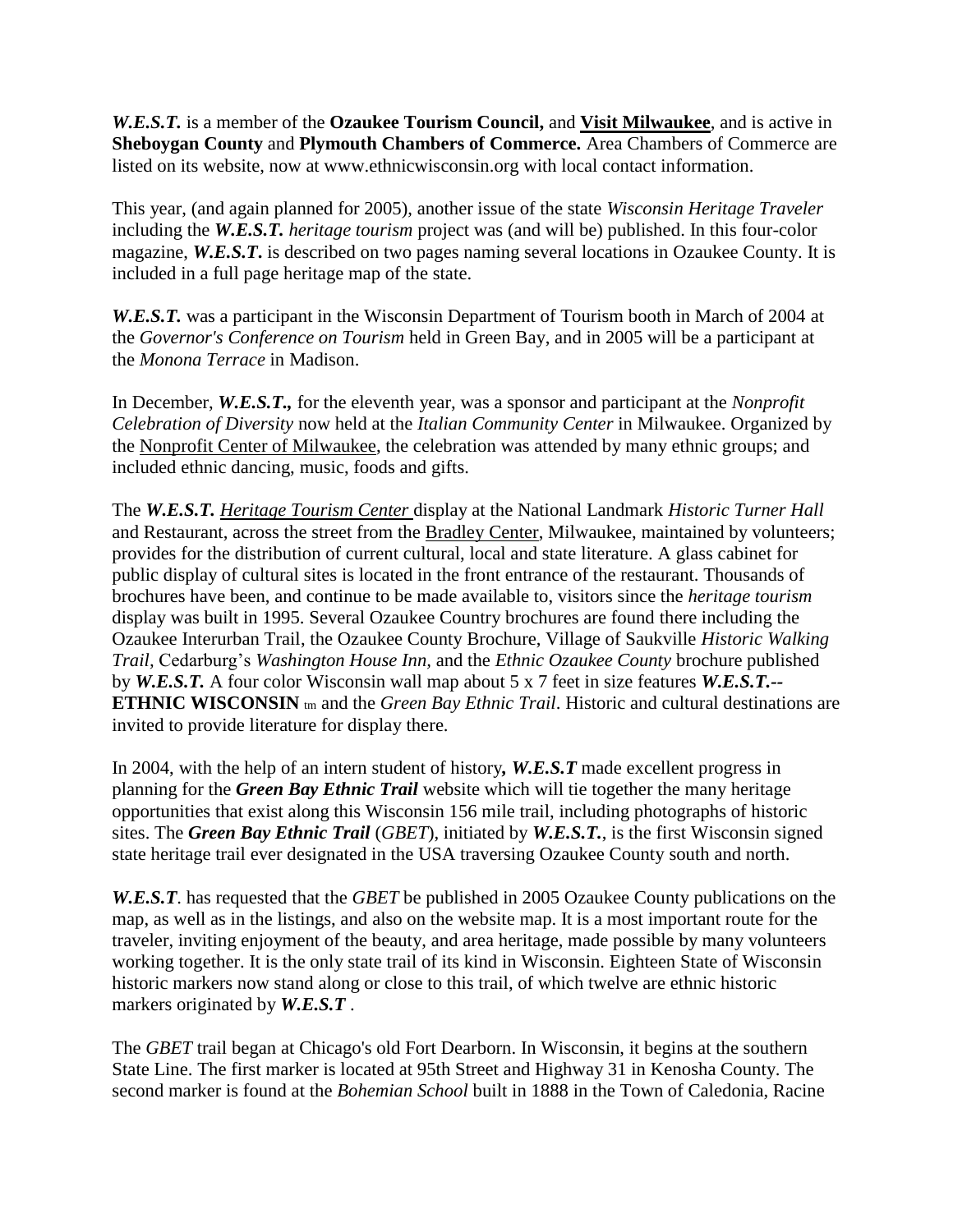County. The third marker is located in Bayview at *Zillman Park*, and tells of area immigrants. In Milwaukee, one block north of the *Milwaukee County Historical Society*, at Weissgerbers "Third Street Pier", on Old World Third Street, a fourth marker commemorates the original settlement *of Kilbourntown*. The trail then progresses on Martin Luther King Drive to the Green Bay Road.

Continuing north through Ozaukee County, across the road from the *Isham Day House* in front of Mequon City Hall, the fifth marker, *Wisconsin's German Settlers* marker is placed. The trail follows the Green Bay Road through the *Hamilton Historic District* (NRHP), Grafton, north to the Village of Saukville, where the *Saukville Trails* marker is located at Triangle Park, then, north on LL into the Village of Belgium where the *Wisconsin's Luxembourgers* marker is found.

Traveling north to Highway 32 in Cedar Grove, a marker commemorates *Early Dutch Settlers* at Windmill Park. North to Sheboygan Falls, a marker is located in *Settlers Park.* Another marker is found adjacent to the *Meeme Poll House* in Manitowoc County. At Maribel is found the *Old Rock Mill* marker, the *Denmark* marker is located in *Denver War Memorial Park*, and finally or first, depending on your direction of travel is found near the site of old Fort Howard, the *Beginning of the Green Bay Road* marker in Green Bay downtown at the river.

The Board of Directors of *Wisconsin's Ethnic Settlement Trail* (*W.E.S.T.)* was instrumental in helping to secure the Boeker Farm in Cedarburg, planned for use as *Wisconsin Quilt History Museum*. In August of 2001the *Wisconsin Quilt History Project*, Inc. was able to achieve its goal to purchase the farm; it continues to fundraise for the extensive work that is needed.

*W.E.S.T.* continues to publish ethnic histories and auto cassette tour tapes (including Walloon Belgian of Door/Kewaunee Counties, the Czech of Manitowoc/Kewaunee Counties, the Dutch of the Lower Fox River Valley, Brown and Outagamie Counties, and the Welsh of Waukesha County). In addition, seven histories including Schleswig-Holstein German of Calumet/Manitowoc Counties, and Native American from east of Lake Winnebago, Calumet and Fond du Lac Counties have been developed. These ethnic products are sold throughout Wisconsin and the country.

*W.E.S.T.* has produced through the years a number of festivals and exhibits in collaboration with *Cedarburg Cultural Center*, coordinated a *Smithsonian Institution* tour, and raised funds to "save" the old Payne Hotel in Saukville, and to begin restoration of *Historic Turner Hall* in Milwaukee. In 2004, it was a participant in preparing an exhibit of original settlements at the Sheboygan County Historical Museum.

The *Wisconsin's Ethnic Settlement Trail***, Inc--ETHNIC WISCONSIN** tm Board of Directors consists of volunteers to whom recognition of heritage and history are of great importance. Members work to honor and highlight settlement history in our Lake Michigan shoreline area, and to make the economic impact of *heritage tourism* grow in importance in our land. Ozaukee Report 12/31/04

*Wisconsin's Ethnic Settlement Trail--***ETHNIC WISCONSIN**tm

**Income/Expense -- Actual -- Period Ending 12/31/04**